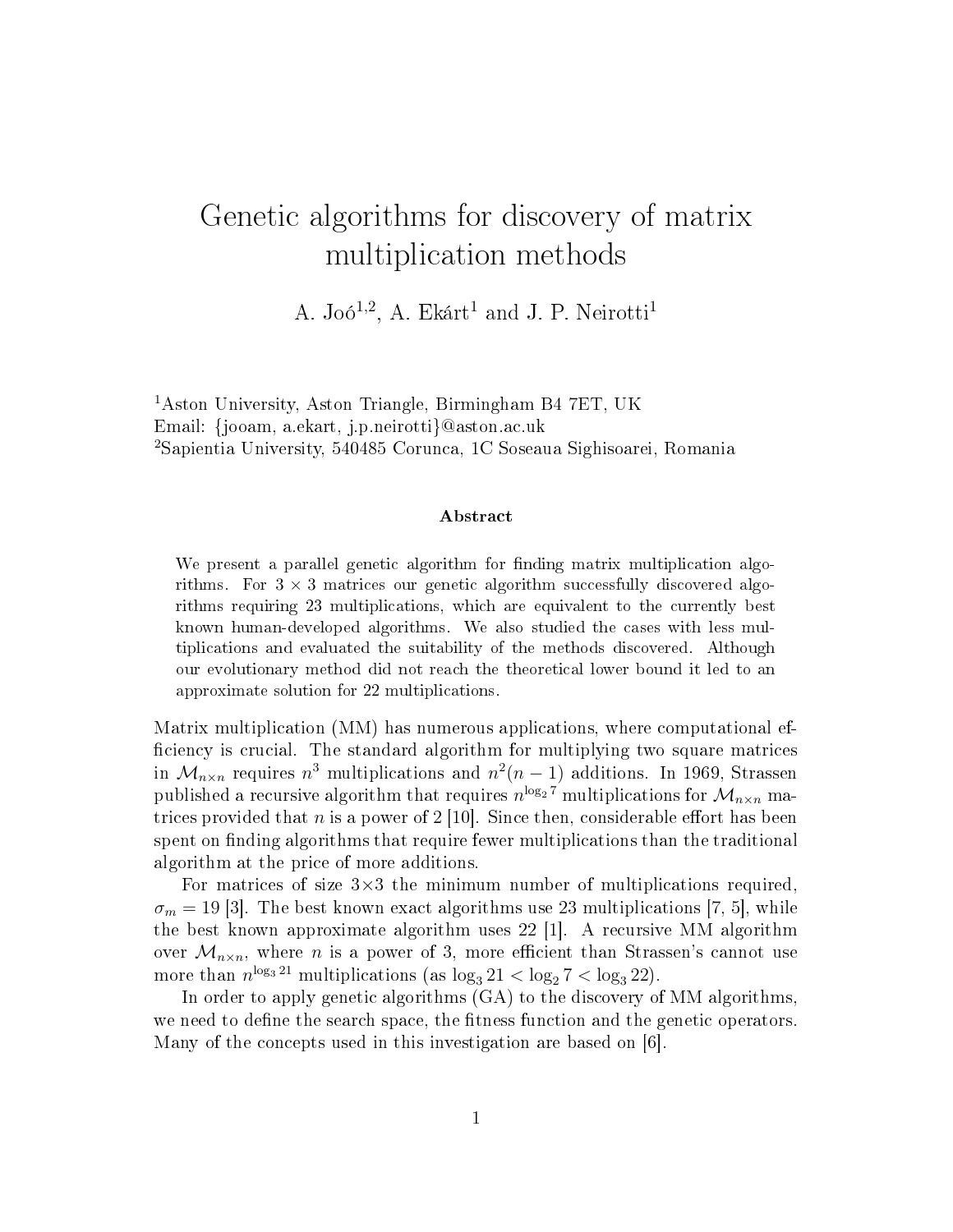### Problem definition

For matrices X and  $Y \in \mathcal{M}_{\delta \times \delta}$  and their product Z using  $\sigma$  multiplications, the GA search space is determined by matrices  $A^r, B^r, C^r \in \mathcal{M}_{\delta \times \delta}, 1 \leq r \leq \sigma$ , such that

$$
z_{mn} = \sum_{p=1}^{\delta} x_{mp} y_{pn} = \sum_{r=1}^{\sigma} \left( \sum_{i,j=1}^{\delta} a_{ij}^r x_{ij} \right) \left( \sum_{k,l=1}^{\delta} b_{kl}^r y_{kl} \right) c_{mn}^r.
$$
 (1)

 $A<sup>r</sup>$  and  $B<sup>r</sup>$  uniquely determine the MM algorithm [6]. Therefore, a genome  $\bm{G} \equiv (\bm{A^r}, \bm{B^r})$  is an element of  $\mathbb{K}^{2\delta^2 \sigma}$  where  $\mathbb K$  is an arbitrary field.

Table 1 shows the size of the genome defined by the number of elements making up a solution, the size of the search space considering all elements for  $\mathbb{K} = \{-1, 0, 1\}$  and the size of neighbourhood defined as the number of genomes which differ from a given genome in one position. The numbers indicate that enumeration of the whole space is not possible.

|   |    | Genome size              | Search space size | Neighbourhood size |
|---|----|--------------------------|-------------------|--------------------|
|   |    | $[G = 2\delta^2 \sigma]$ | $[S = 3^G]$       | $N=2G$             |
|   |    | 56                       | $5.23e + 26$      | 112                |
| 3 | 21 | 378                      | $2.25e + 180$     | 756                |
| 3 | 22 | 396                      | $8.71e+188$       | 792                |
| 3 | 23 | 414                      | $3.37e + 197$     | 828                |

Table 1: Search space description.

#### Fitness measure

As described in [6], for a genome  $\bm{G}$  let  $\bm{A}\equiv \bm{A}(\bm{G})\in \mathcal{M}_{\delta^4\times\sigma}$  the matrix that has as columns the Kronecker products  $(\rho(\bm{A^r})\otimes \rho(\bm{B^r}))^T$ , where  $\rho(\cdot)$  is an operator which rewrites its argument in row-major format. Consider the matrix  $\bm{S} \in \mathcal{M}_{\delta^4 \times \delta^2}$ with elements  $S_{\alpha\beta} = 1$  if  $\alpha = \gamma(\delta^2 - 1) + \kappa$ ,  $\beta = i(\delta - 1) + j$ ,  $\kappa = k(\delta - 1) + j$ ,  $\gamma = i(\delta - 1) + k$  and  $1 \leq i, j, k \leq \delta$  and 0 otherwise.

The *multiplication error* of  $G$  is defined as  $E(A) = A(A^T A)^{-1} A^T S - S$ if  $A^T A$  is non-singular and  $\infty$  otherwise [6]. We define the *fitness* of G as  $f(G) = \frac{1}{1+||E(A)||}$ , where  $||E(A)|| = \text{tr}(E(A)^T E(A))$ . We use this fitness function as (1) it is based on the error, (2) has a value of 1 corresponding to a perfect solution, (3) it has previously been used successfully for matrices of size 2 and (4) allows comparison with [6].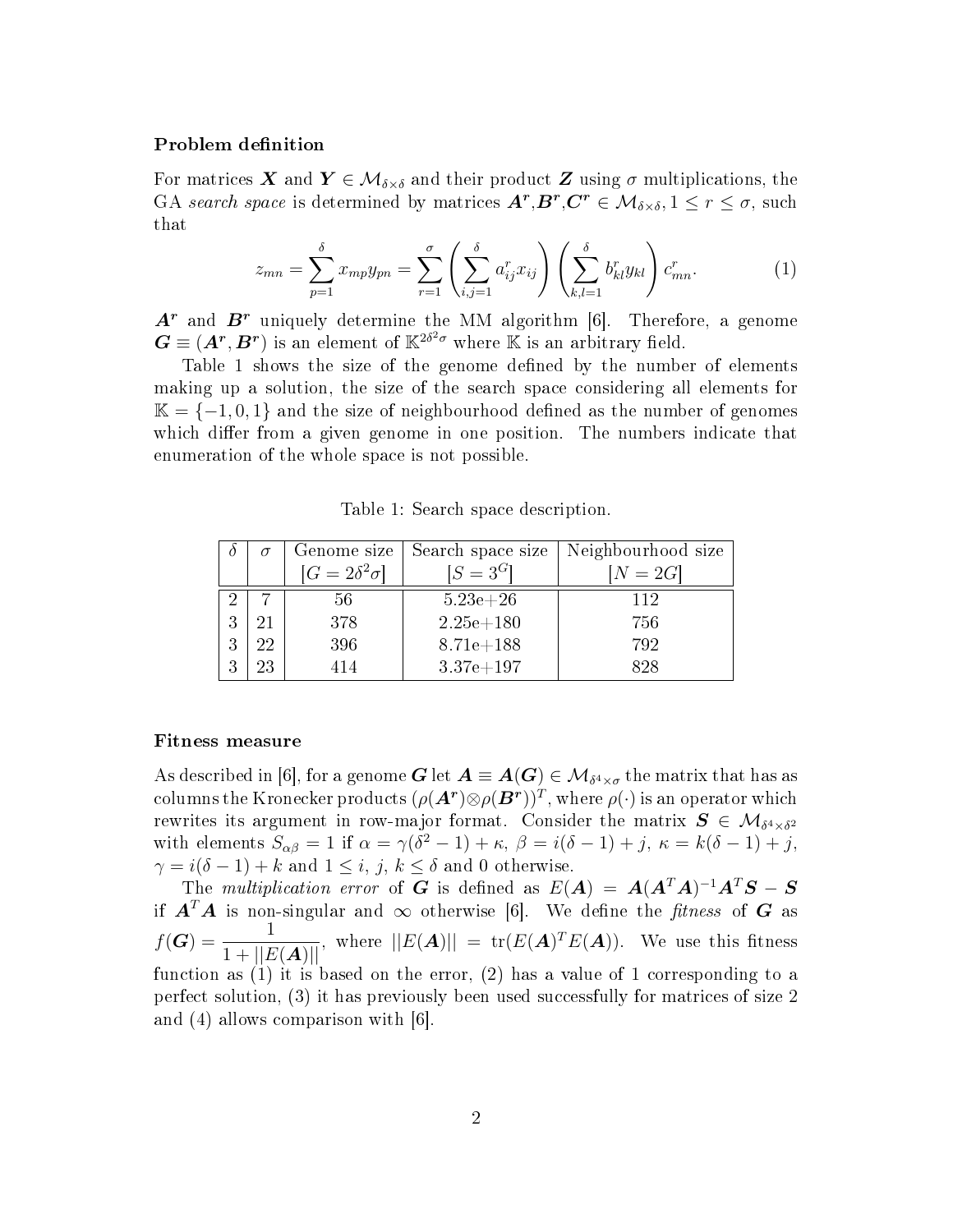#### Genetic algorithm and search operators

The representation of the genome consists of a fixed length string containing elements  $a_{ij}^r, b_{kl}^r, 1 \leq i, j, k, l \leq \delta, 1 \leq r \leq \sigma$ . GAs with ternary  $\{-1, 0, 1\}$ encoding have led to MM algorithms equivalent to Strassen's algorithm [6, 8]. So far no GA has been shown to be capable of evolving MM algorithms for matrices of size  $3 \times 3$ .

We extended both methods [6, 8] to matrices in  $\mathcal{M}_{3\times 3}$ . Despite the parallel implementation no solution could be located. We consider the discrete (ternary) representation one of the main limitations of these approaches. Therefore, we propose to use continuous real-valued representation.

Consider a nonsingular matrix  $\bm A\in\mathcal{M}_{\delta^4\times \sigma}$  and matrices  $\bm A_{\bm 1}\in\mathcal{M}_{\delta^4\times q}$  and  $A_2 \in \mathcal{M}_{q \times \sigma}$ , such that  $A = A_1 A_2$ . Then it is possible to prove that  $E(A) =$  $E(\mathbf{A_1})$ , and so, in particular,  $E(\alpha \mathbf{A}) = E(\mathbf{A})$ ,  $\alpha \in \mathbb{R}$ . This means that using real genes of fixed precision of  $p$  decimals is equivalent to using integers, as  $\boldsymbol{A}$  can be multiplied by  $\alpha = 10^p$  to contain integer values only.

We deployed a parallel GA for the evolution of MM algorithms for  $\delta = 3$ . We report the parameter settings that produced the best results. 64 islands run the same steady-state, elitist GA, evolving 20 . . . 300 individuals independently. Each individual is initialized based on allele values in the range [-50,50]. Fitnessproportionate selection, randomly selected crossover and mutation operators are applied with probabilities 0.9 and 0.05, respectively. The following crossover types were used:

- 1. Gaussian blend crossover. Each gene  $g_i$  in the offspring genome is calculated using the corresponding parent genes  $g_i^f$  $i<sup>f</sup>$  and  $g<sup>m</sup>$  by sampling the normal distribution  $\mathcal{N}(0.5(g_i^f + g_i^m), 0.5|g_i^f - g_i^m|).$
- 2. Real blend crossover. Similar to the Gaussian blend crossover with the difference that offspring gene  $g_i$  is obtained by sampling uniformly  $[g_i^f]$  $\binom{f}{i}, g_i^m$ .
- 3. Quasi momentum crossover. First a difference vector  $d$  is calculated as  $d = sgn (f(g^f) - f(g^m)) (f(g^f) - f(g^m))$ . The offspring's genes are calculated as  $g_i^1 = g_i^m + \gamma d_i$  and  $g_i^2 = g_i^f + \gamma d_i$ , where is  $\gamma$  is a granularity parameter generated uniformly from [0.1, 0.5].

The following types of mutation were employed:

1. Gaussian mutation. The selected gene  $g_i$  is mutated according to  $g_i =$  $g_i+\mu\mathcal{N}(0,1)$ , where  $\mu$  denotes the mutation step. Adaptivity has been built into Gaussian mutation as follows. Let  $f_1$ ,  $f_2$  and  $f_3$  be the fitness values of the best individuals measured at consecutive equal time intervals. The mutation step  $\mu$  is updated according to the relative amount of improvement observed, i.e.  $\mu = (1 - 0.1\alpha)\mu$ , where  $\alpha = \text{sgn}(2f_2 - f_1 - f_3)$ .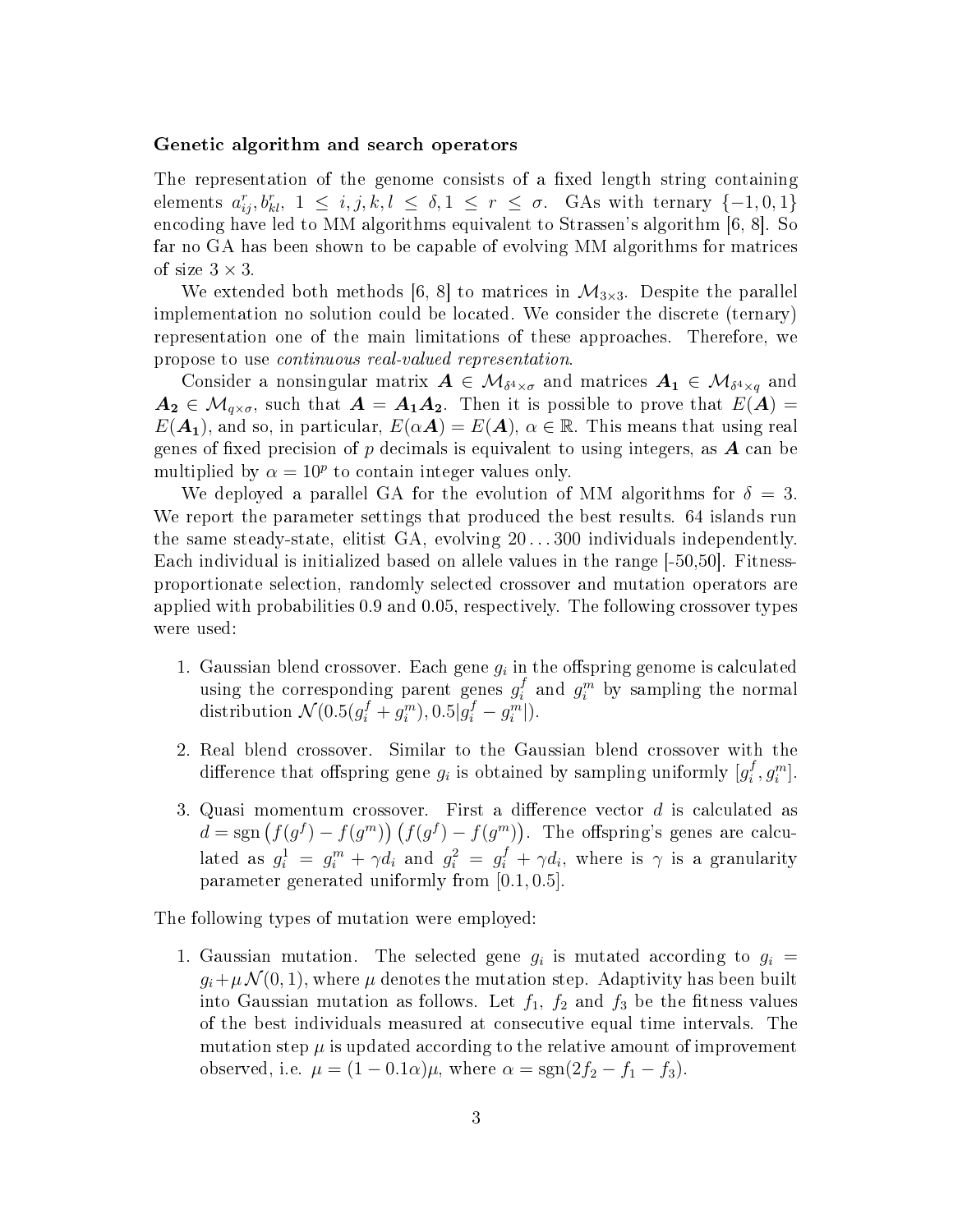- 2. Simple mutation. The selected gene  $g_i$  is mutated according to  $g_i = g_i + \kappa$ , where  $\kappa$  is sampled uniformly from [−10, 10].
- 3. Permutation mutation. Two randomly selected genes are swapped.

As GAs are prone to premature convergence, we explicitly enforced diversity by disallowing individuals with the same genotype or fitness in a population.

The islands are organized in a standard unidirectional ring topology [4]. At every 5000 generations the best individual together with 5 . . . 50 randomly selected individuals from each island migrate according to the ring topology.

The termination condition was the discovery of a solution of fitness  $1 - 10^{-10}$ or by manual termination.

The genetic algorithm was implemented in  $C++$  based on the BOOST, GALib and Armadillo [9] libraries. The hardware platform consisted of a SGI cluster featuring 32 nodes 8-core Intel Xeon 2.5 GHz processors.

#### Results

The convergence of the best fitness on all individual islands using 23 and 22 multiplications are depicted in Figure 1. For 23 multiplications a perfect solution is reached. For 22 multiplications a solution of fitness  $0.9978$  is found<sup>1</sup>. For 21 multiplications the best fitness was below 0.5.



Figure 1: GA convergence for 23 and 22 multiplications. The vertical jumps in fitness are due to the migration of the best individuals.

<sup>&</sup>lt;sup>1</sup>The best individual is available in the supplementary material on  $http://ieeexplore.$ ieee.org.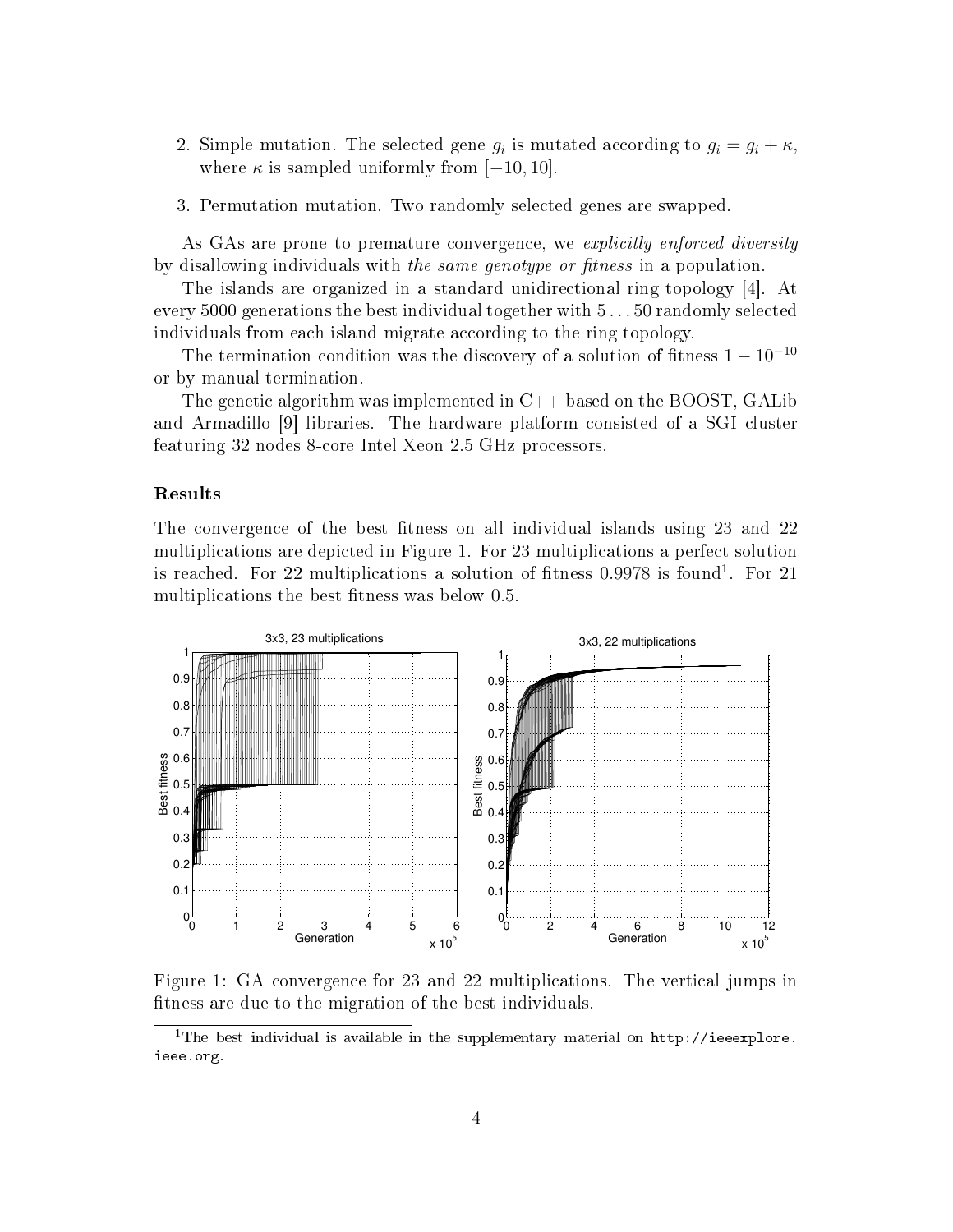We compared the quality of our GA to its predecessors, Kolen and Bruce's algorithm  $(KB)$  |6| and Oh and Moon's algorithm  $(OM)$  |8|.

We implemented a parallel version of KB. We tried to keep the parameters and features as described in the article. Population size 300, cross-breeding, uniform crossover, mutation with probability 0.7 and introduction of 10 random individuals in each generation were implemented. Similarly to [6] fitness penalties were applied to sparse  $\boldsymbol{A}$  matrices and to aging individuals. KB was parallelised for ring topology with 64 islands, migration rate of 10 and migration frequency of 10. The algorithm was allowed to run for  $4.2 \times 10^5$  generations. The evolution of fitness for 23 and 22 multiplications is shown in Figure 2. The best fitness could not reach a value above 0.11 in any of the runs.



Figure 2: KB convergence for 23 and 22 multiplications.

We also implemented a parallelised version of OM scaled for  $3 \times 3$  matrices. The implementation cannot follow the OM algorithm in all respects due to the mutation including an exhaustive local search (ELS). For  $2 \times 2$  matrices, ELS has to consider 1600 cases for each individual. ELS is technically not feasible for square matrices of size 3, as it would need to consider  $9.684 \times 10^7$  cases. Therefore we replaced ELS with the checking of 1600 random cases. Put in the same parallel framework as our GA, OM could not find any individual of non-zero fitness.

We employ a universal evaluation method that is appropriate to assess the quality of any approximate MM method described by Bard  $|2|$ . We define the multiplication error of a MM algorithm f on  $X,Y \in \mathcal{M}_{\delta \times \delta}$  as  $\varepsilon(f|X,Y) \equiv$  $\left\Vert f(\mathbf{X}, \mathbf{Y})-\mathbf{X}\mathbf{Y}\right\Vert_{\infty}, \text{ where } \left\Vert \mathbf{X}\right\Vert_{\infty} = \max\limits_{i}$  $\sum$ j  $|\mathbf{X}_{ij}|$ . In the characterization of a MM algorithm f we calculated the mean and standard deviation of  $\varepsilon$  averaged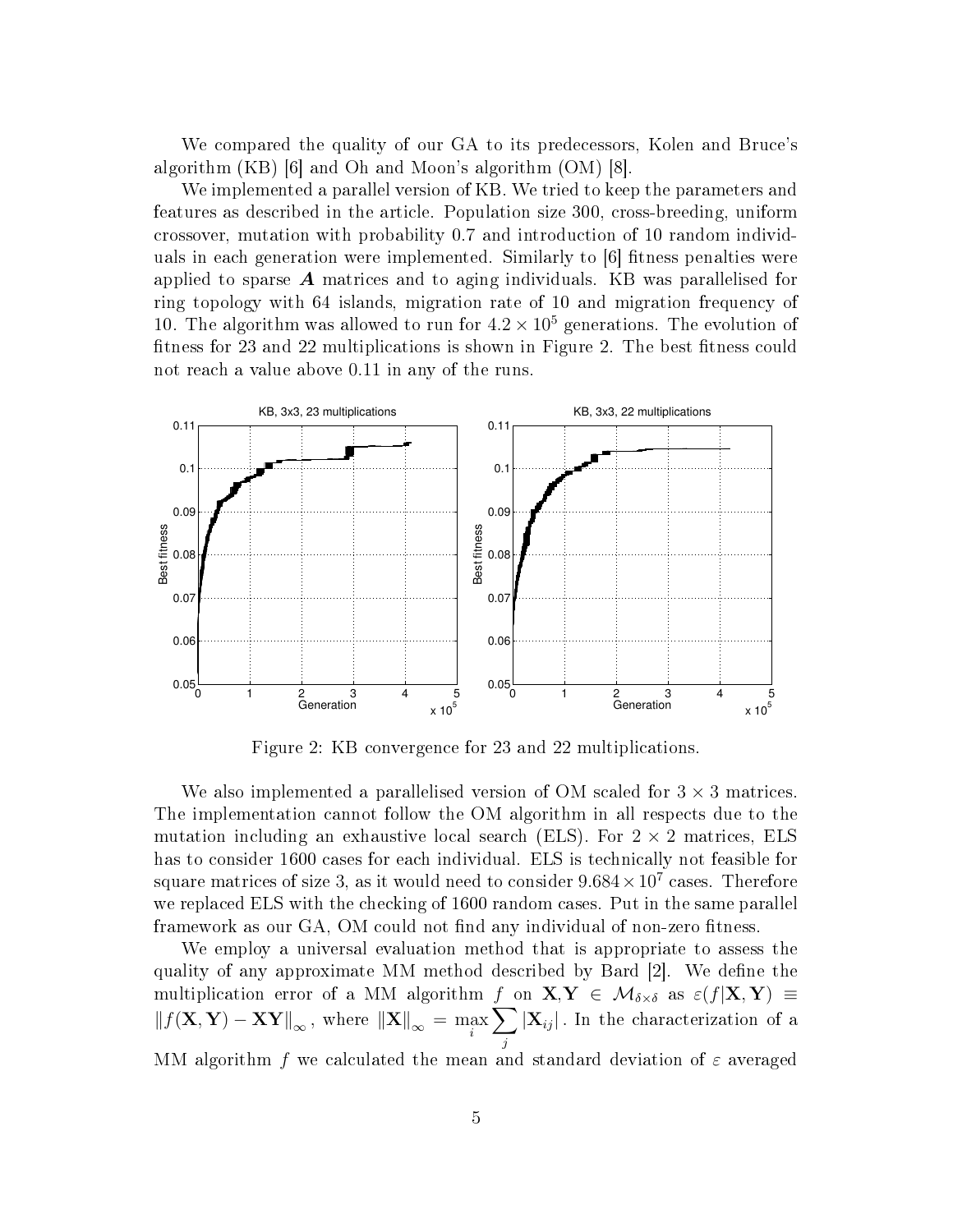over the 81 pairs  $\mathbf{B}^i$ ,  $\mathbf{B}^j$  of elements from the canonical basis of  $\mathcal{M}_{\delta\times\delta}[\mathbb{R}]$ . We found that  $\varepsilon = 0.25 \pm 0.13$  for the parallel KB whilst  $\varepsilon = 5.5 \, 10^{-3} \pm 3.1 \, 10^{-3}$  for our genetic algorithm.

#### Conclusion

We have presented an application of parallel GAs to find the parameters of MM algorithms for square matrices. The required number of multiplications is a parameter of our algorithm, so various values within the range from the lower bound to the currently best known number can be used in the hope of nding better algorithms (i.e. with fewer multiplications) than the currently known best ones.

Our algorithm successfully discovered solutions requiring 23 multiplications for square matrices of size 3, which are equivalent to the currently best known humandeveloped algorithms. For 22 multiplications, our algorithm found an approximate solution of fitness 0.9978. We believe that the key to finding a perfect solution, if there exists one, is tness landscape analysis followed by the design of genetic operators according to this analysis. In summary, in our opinion the success of our approach has four major components: 1) The use of continuous representation instead of discrete representation, 2) the use of a parallel strategy, 3) the use of migration and explicit diversity maintenance to avoid premature convergence and 4) the use of a variety of genetic operators.

## References

- [1] G. Bard. New practical Strassen-like approximate matrix multiplication algorithms found via solving a system of cubic equations. http://www-users. math.umd.edu/~bardg/publications.html.
- [2] G. Bard. A practical algorithm for massively-parallel dense matrix multiplication in time  $n^{2.777}$  over any field someday, but for now, the reals, 2008. http: //www.usna.edu/Users/math/wdj/colloq/bard-usna-talk2008.pdf.
- [3] M. Bläser. Lower bounds for the multiplicative complexity of matrix multiplication. Computational Complexity,  $8:203-226$ , 1999.
- [4] E. Cantú-Paz. Migration policies, selection pressure, and parallel evolutionary algorithms. Journal of Heuristics,  $7(4)$ :311-334, 2001.
- [5] R. W. Johnson and A. M. McLoughlin. Noncommutative bilinear algorithms for  $3 \times 3$  matrix multiplication. SIAM J. Comput., 2:595–603, 1986.
- [6] J. F. Kolen and P. Bruce. Evolutionary search for matrix multiplication algorithms. In  $FLAIRS$ , pages 161-165, 2001.